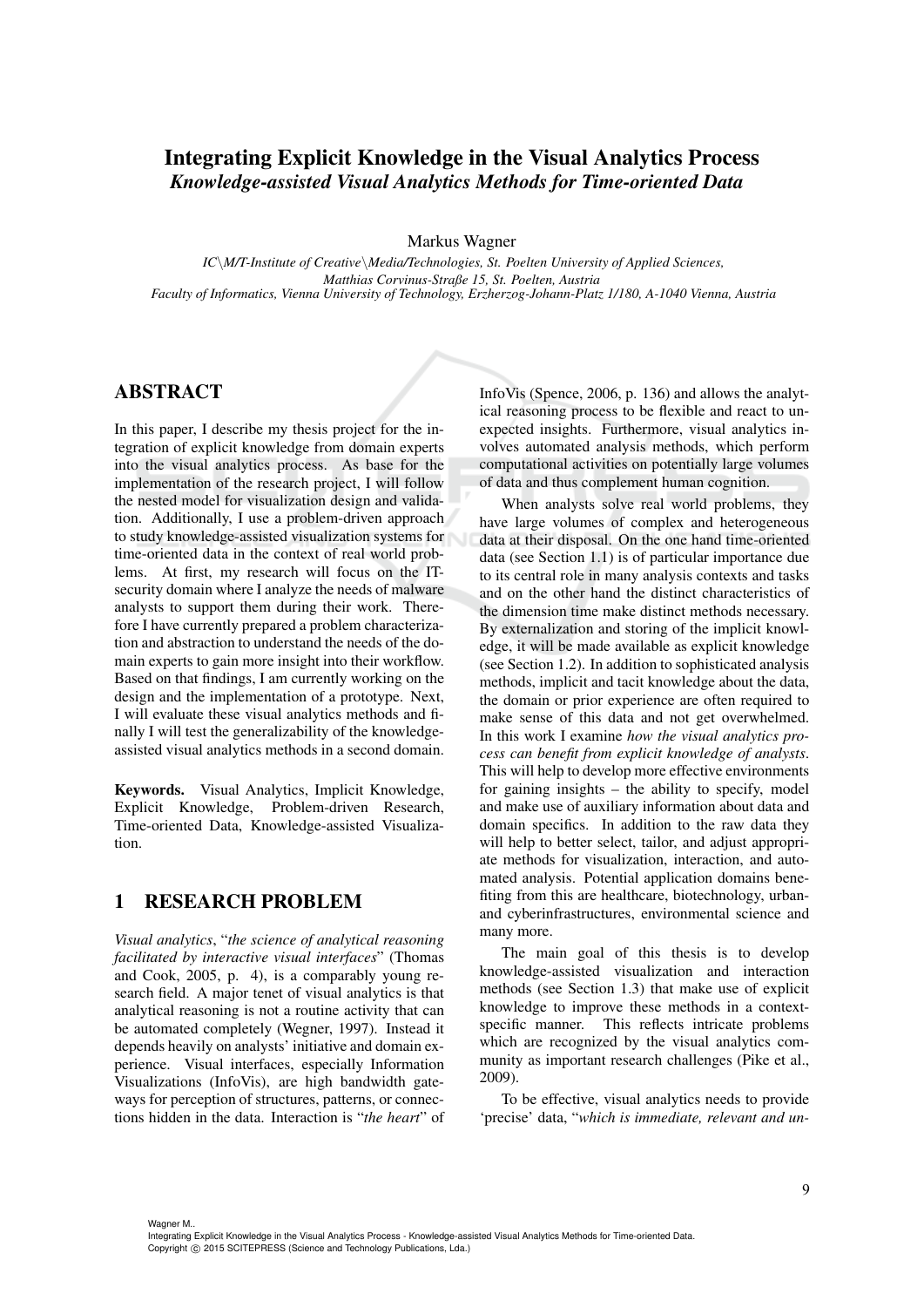*derstandable to individual users, groups, or communities of interest*" (Kielman et al., 2009, p. 240). For example analysts might have hunches, which sources they believe to be trustable, which results appear plausible and which insights they deem relevant. By externalizing this knowledge and using it, analysts can avoid cognitive overload and use visualization and automated analysis methods more effectively. They can avoid reinventing the wheel, when they repeat analysis on a different dataset, a year later, or through a different technique. They can keep track of interpretations and analysis steps, communicate with co-analysts, and document results for insight provenance. Leading visualization researchers have repeatedly called for the integration of knowledge with visualization. Chen (2005) lists 'prior knowledge' as one of ten unsolved InfoVis problems. He argues that InfoVis systems need to be adaptive for accumulated knowledge of users, especially domain knowledge needed to interpret results. In their discussion of the 'science of interaction', Pike et al. (2009) point out that visual analytics tools have only underdeveloped abilities to represent and reason with human knowledge. Therefore, they declare 'knowledge-based interfaces' as one of seven research challenges for the next years.

### 1.1 Time-oriented Data

Visual exploration and analytical reasoning with timeoriented data are common and important for numerous application scenarios, e.g., in healthcare (Combi et al., 2010), business (Lammarsch et al., 2009), and security (Fischer et al., 2012; Saxe et al., 2012). Furthermore, time and time-oriented data have distinct characteristics that make it worthwhile to treat it as a separate data type (Shneiderman, 1996; Andrienko and Andrienko, 2005; Aigner et al., 2011). Explicit knowledge may model the relevance of data items in respect to zoom levels and recommend summarization techniques depending on task(s) and domain(s).

When dealing with time, we commonly interpret it with a calendar and its time units are essential for reasoning about time. However, these calendars have complex structures. In the Gregorian calendar the duration of a month varies between 28 and 31 days and weeks overlap with months and years. Furthermore, available data may be measured at different levels of temporal precision. Some patterns in time-oriented data may emerge when a cyclic structure of time is assumed, for example, traffic volume by time of day, temperature by season.

In other cases, an analyst will need to balance such effects to understand long term trends. An an-

alyst may be interested to compare developments in the data that do not cover the same portion of time. For such comparisons, they are interested in relative time to some sentinel events. Therefore they would align patient data by the beginning of a specific therapy, and show all events one day after the beginning (Wang et al., 2008; Rind et al., 2011).

#### 1.2 Explicit Knowledge

Computerized representations of interests and domain knowledge will be referred to as 'explicit knowledge'. As there are many competing definitions of 'knowledge' in scientific discourse, the definition of the community of knowledge-assisted visualization is:

"*Knowledge: Data that represents the results of a computer-simulated cognitive process, such as perception, learning, association, and reasoning, or the transcripts of some knowledge acquired by human beings.*" (Chen et al., 2009, p. 13)

In this work mainly the second part of this definition is of importance. Wang et al. (2009) further distinguish between explicit knowledge that "*can be processed by a computer, transmitted electronically, or stored in a database*" while tacit knowledge "*is personal and specialized and can only be extracted by human*". In this thesis, the focus will be to investigate how explicit knowledge can be used to support interactive visualization (knowledge-assisted visualization). The specification of the users knowledge will not be a part of this work.

#### 1.3 Knowledge-assisted Visualization

There are numerous ways to optimize visualization and interaction methods based on explicit knowledge. For example choosing variables for scatter plot axes, zooming to an area of interest instead of the viewport center, highlighting data items in a different color, or drawing reference lines in the background of a plot. Such optimizations can be applied to most aspects of the visualization and developing a general framework instead of scenario-specific solutions is a challenging task (Tominski, 2011).

The visual analytics of data is an explorative process. If there is given a dataset, the user needs to decide, which visualization method(s) he wants to use for the data exploration. The objectives of knowledge-assisted visualizations include the sharing of explicit knowledge (domain knowledge) from different users. Thus, it reduces the stress on users for appropriate knowledge about complex visualization techniques (Chen and Hagen, 2010).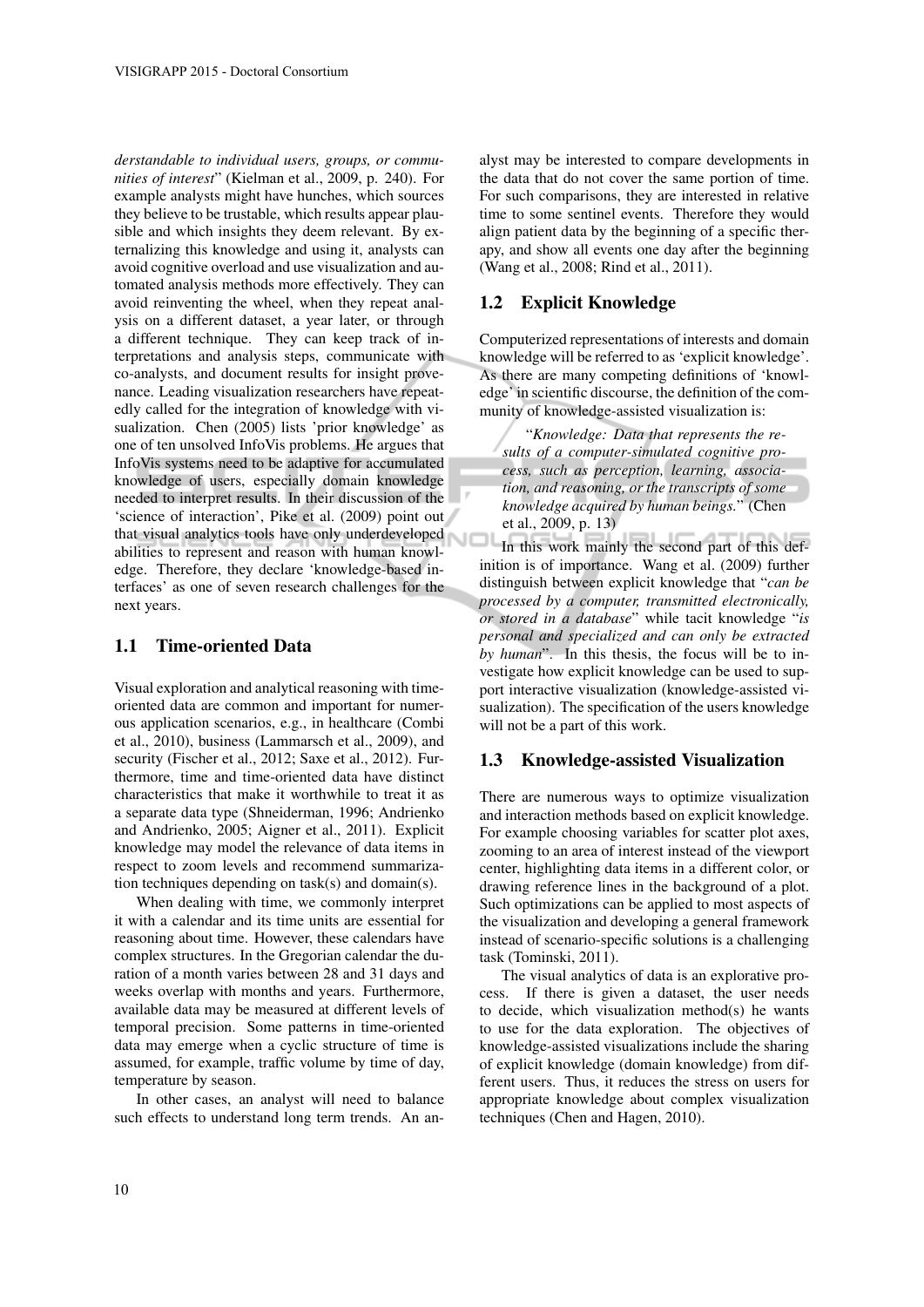For example, explicit knowledge can be used to summarize and abstract a dataset. These summarizations and abstractions will form another dataset, which can be visualized through a wide range of existing visualization and interaction methods. Typically this abstraction process reduces the size of the dataset significantly. However, analysts also need to access the input dataset and switching between visualizations of both datasets should be facilitated by techniques like semantic zoom (Perlin and Fox, 1993) or brushing and linking (Becker and Cleveland, 1987). The wide ranging potential of utilizing explicit knowledge has already been demonstrated in recent research (Chen and Hagen, 2010). Despite this, most current visualization systems do not take advantage of explicit knowledge captured from domain experts.

# 2 OUTLINE OF OBJECTIVES

In this project, the overall aim is to develop knowledge-assisted visual analytics methods to gain insights effectively from time-oriented datasets (see Section 1.1). In these methods, explicit knowledge is treated as externally given, and the focus will be on how to best integrate them into the process to improve sense-making.

Knowledge-assisted visualization and interaction methods (see Section 1.3) will be developed to explore time-oriented datasets. I hypothesize that explicit knowledge (see Section 1.2) will afford for more effective analytical reasoning processes (e.g., through semi-automated visualization) and prevent data interpretation errors. Finally, all developed methods need to undergo evaluation. Scenarios will be identified with target users, tasks, and datasets that act as testbeds. Designs and prototypes will be iteratively evaluated and refined. Based on these aims this work investigates the following research questions:

- Main Question: How can the visual analytics process benefit from explicit knowledge of analysts?
- Sub Question: How can explicit knowledge be visually represented effectively in an visual analytics system?
- Sub Question: Is it possible to generalize the interaction with knowledge-assisted visualization methods for different application scenarios?
- Sub Question: How can analysts during the exploration of a large amount of data benefit from knowledge-assisted visual analytics methods?

The developed methods of this thesis will primarily deal with time-oriented data, but in future work they will also be applicable for other datasets.

# 3 STATE OF THE ART

The permanent growth of methods and parameters which are available for data visualization can be confusing for novice users and even for domain experts. Another problem is that the extensive know-how is not stored in a central place because it is separated in sub-communities (Nam et al., 2009; Mistelbauer et al., 2012). Knowledge-assisted visualizations (KAV) are a fast increasing field which uses direct integrated expert knowledge to produce effective data visualizations. Most of the KAV systems concentrate on the integration of specific domain knowledge which can only be used for exactly these analysis tasks. Additionally it is important that the users become aware of the different methods which are needed for the data exploration and interaction but not all methods are usable or effective for the different data types to gain the expected results (Wang et al., 2009; Mistelbauer et al., 2012). Existing data visualization systems need a manual specification for each data attribute of possible visualizations. This is also significant for data which are available as linked open data and systems which represent the data as graphs with objects and weighted edges with labels (Cammarano et al., 2007). It is important to differentiate between automatic visualization systems (AVS) and automated visualization systems. Automatic visualization systems make independent decisions about the visualization activities. The automated visualization system is a programming system for the automated generation of diagrams, graphics and visualizations. In general it is necessary that the flow of an automate visualization system works like an expert would perform it (Wills and Wilkinson, 2010).

Cammarano et al. (2007) described in their paper the automatization of the data integration and the automatic mapping of data attributes to visual attributes. This workflow was described as the "*schema matching problem*" (Cammarano et al., 2007). It includes the automated finding of ways in the data model for each needed visualization attribute based on visualization templates. The used data model equals the Resource-Description-Framework (RDF). Each subject-predicate-object triple of the RDF model corresponds to the edge which connects a subject with an object. Based on the provided experiments the authors showed that the needed data could be identified frequently enough that the system could be used as an exploration tool. This way it saves the user from schema-heterogeneity.

Falconer et al. (2009) treated the generation of adapted visualizations based on ontological datasets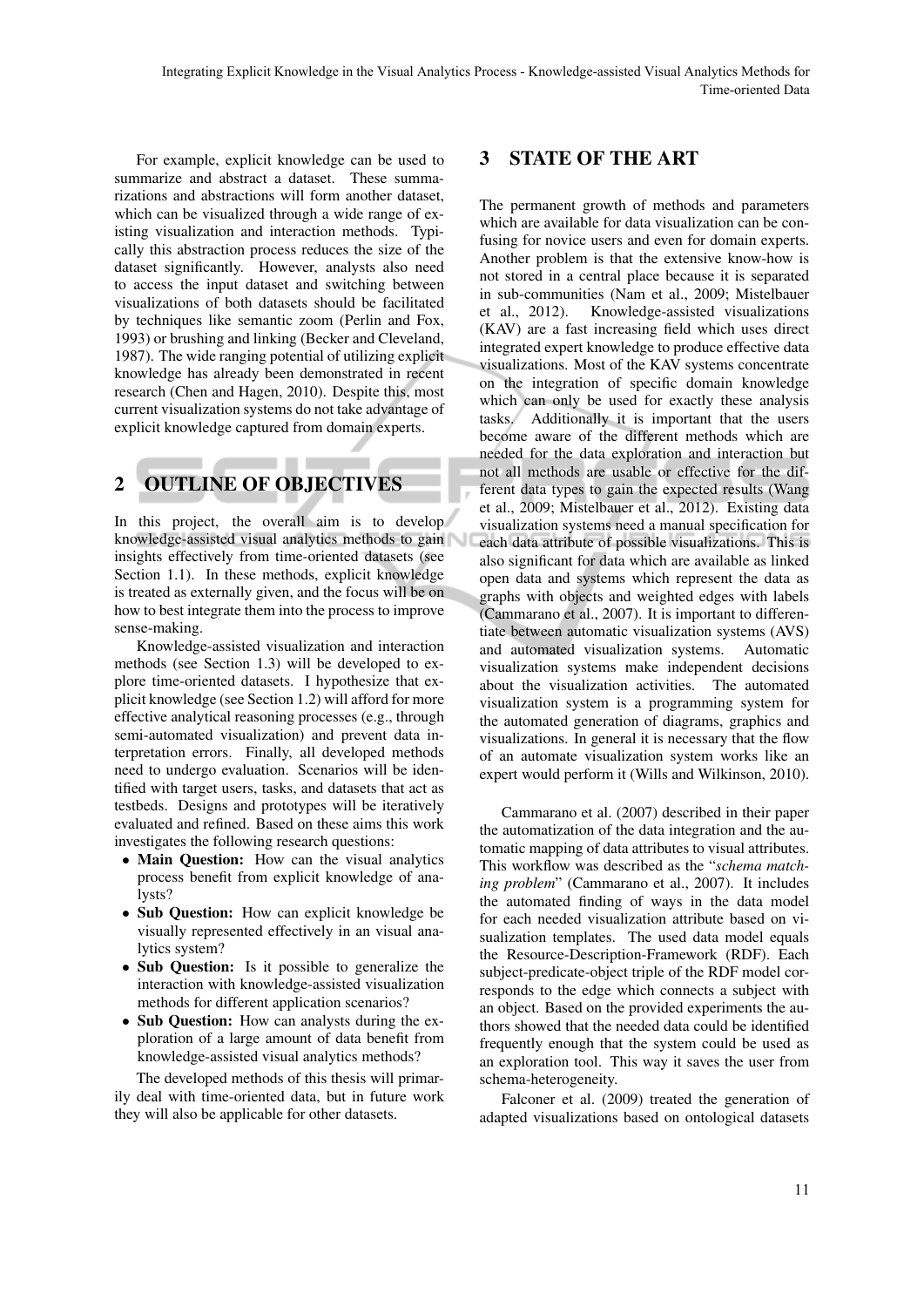and the specification of ontological mappings. The usability of this approach was demonstrated by the use of the ontology-mapping-tool *COGZ* in this paper, whereat ontological mappings would be translated into software transformation rules. With this transformations, the domain specific data are converted in a way to fit to a model which describes the visualization. To perform the mappings, the authors developed a rule description library based on Atlas Transformation Language (ATL) (Jouault and Kurtev, 2006). With this library they converted the specific source data into target mappings. The tests of the system showed that the system performed an automated mapping of the data, whereby the user was assisted greatly in his work.

Gilson et al. (2008) described in their paper the automated generation of visualizations from domain specific data of the web. Therefore, they described a general system pipeline which combines ontological mappings and probabilistic argumentation techniques. In the first step, they mapped a website into a domain ontology which stores the semantics of the specific subject domains (e.g. music charts). Subsequently they mapped it to one or more visual-representation-ontologies whereby each contains the semantic of a visualization technique (e.g. treemap). To guarantee the mapping between the two ontologies, they introduced a semantic-bridgeontology which specifies the suitability of each ontology. Based on this approach, they implemented a prototype with the name *SemViz*. For the tests of the system, they used the data of popular music websites without having prior knowledge about the pages.

Mackinlay et al. (2007) introduced in their paper the tool *Show Me* which is an integrated set of interface commands and standard values which automatically integrate data presentations into the tool *Tableau*. The key aspect of Tableau is VizQL (visualization query language) which would be used by Show Me to generate automated presentations in a view table. One of the major aspects is the usability of the tool which has to support the flow of visual analytics. This includes the automated selection of marking techniques, commands to combine individual fields to one view and some commands to generate views from multiple fields. The APT system by Mackinlay (1986) forms the basis for the automated design of graphical representations of relational information. The authors implemented Bertins semiology of graphics as algebraic operations (Bertin, 1983) and used them for the search of effective presentations for the information.

Wills and Wilkinson (2010) described the data viewer tool *AutoVis* which reacts on content (text,

relational tables, hierarchies, streams, images) and presents the containing information in an appropriate form (e.g. like an expert will do it). The design is based on the grammar of graphics and the logic is based on statistical analysis. This automatic visualization system was developed to provide a first look on the data until the modeling and analysis are finished. AutoVis was designed to protect the researchers ignoring missing data, outliers, miscodings and other anomalies which injure the statistical adoption or the validity of the models. The design of this system contains some unique features: a spare interface, a graphics generator, a statistical analysis to protect users from false conclusions and pattern recognition.

Tominski (2011) described in his paper a new approach for event-based visualizations which contains three fundamental stages. First, the event specification is to generate event types which are interesting as a visualization for the users. This translates the user interests in an understandable representation for the computer, where they should be formulated for the user as easy as possible. The second stage specified where the interests of the users intersects with the data. This detection must be kept as general as possible so that it is applicable to a large number of event types. The basic task is to assess encapsulated the conditions of event types. The aim of the third step is to integrate the detected event instances in visual representations (which reflect the interests of users). The event representation has great influence on the extent to which the event-based visualization closes the gap for world view. This general model allows the use of many different visualizations and the specific datadriven events focused on relational data visualizations of today.

Kadlec et al. (2010) described in their paper that scientists are using seismic 3D data for 30 years to explore the earth crust by the interpretation of seismic data which needs a lot of expert knowledge. But it is possible to use the knowledge of experts in order to facilitate the segmentation of the geological features. To reduce the need for knowledge of seismic data and attributes, this new method uses surfaces which are growing in surfaces of known geologic characteristics. The result is a knowledge-assisted visualization and segmentation system that allows non-expert users a fast segmentation of geological features in complex data collections. The process begins with the exploration of seismic datasets using 2D slices. This 3D volume are searched interactively for possible interesting features. The elements are rendered and the user receives a feedback on the quality of the segmented features. If the system indicates a link to a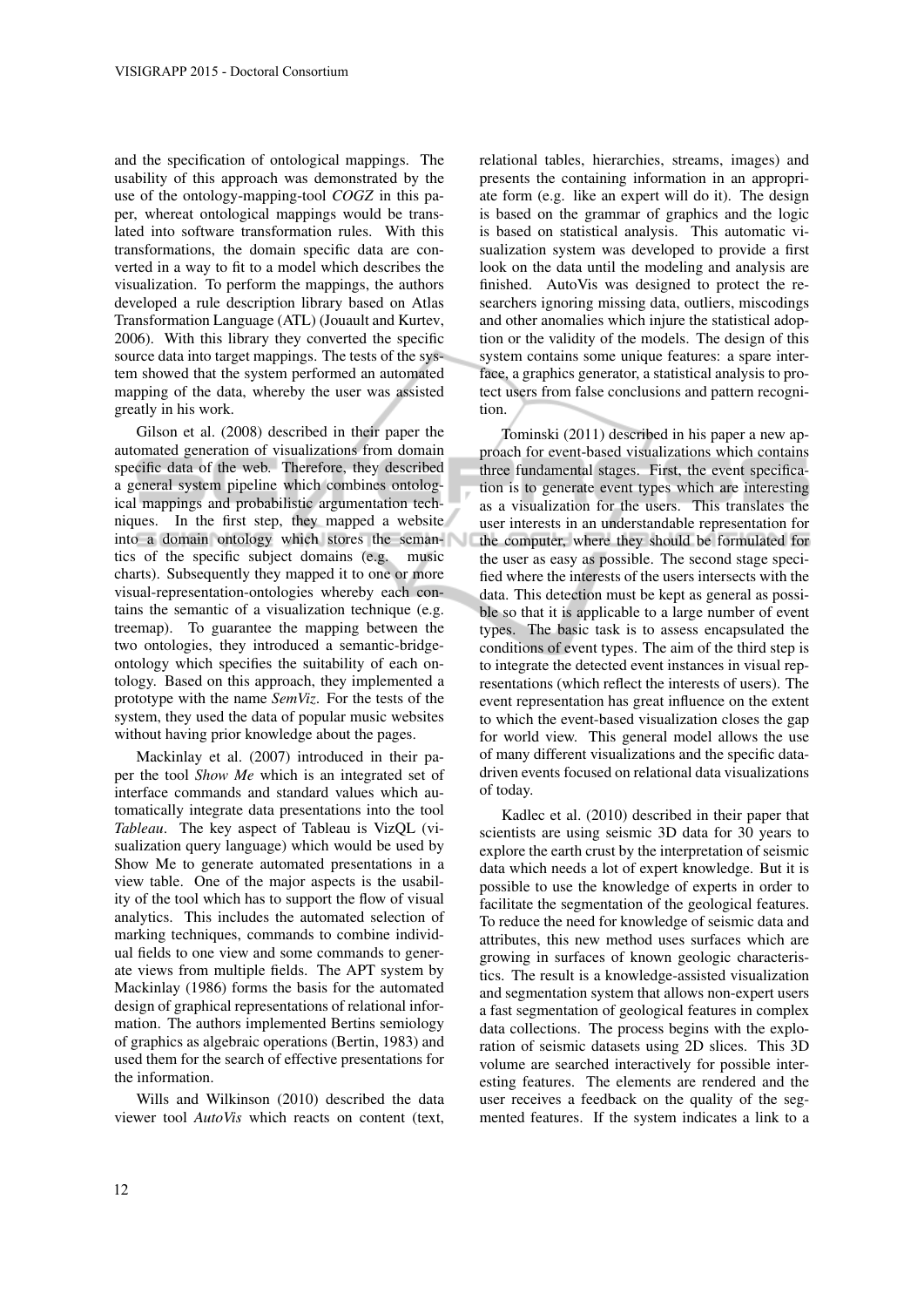non-feature, the user has the ability to repair this. This approach transferred the expert knowledge very fast and reliable for non-expert users. This way the analysis quality of non-expert users increases similar to those of experts.

Nam et al. (2009) described that domain specific know-how is separated in sub-communities. To overcome this problem they started to store visualization expertises and methods in combination with possible datasets. An important aspect is to edit newly generated datasets with the existing expert knowledge from a database. Therefore, they used several levels of granularity to use the knowledge of the database correctly. Thus, they described the first step of a framework specifically in relation to the data categorization and classification by using a set of feature vectors. The usability of the framework was demonstrated on four medical datasets (knee, chest and head 2x) in a 2D application. They calculated for every dataset feature points in a local density histogram and described them as low-level feature vectors. These would be used to prepare high-level-models of the data objects. Furthermore, they want to support a general framework for classification tasks by indexing a database knowledge for knowledge-assisted visualization systems (KAV).

Wang et al. (2009) differentiated between two types of knowledge (implicit and explicit) and defined four conversion processes between them (internalization, externalization, cooperation and combination) which were included in knowledge-assisted visualizations. They showed the applications of these four processes their roles and utilities in real-life scenarios using a visual analysis system for the Department of Transportation. The authors assume that the analysts can learn more through the interaction between implicit and explicit knowledge through the use of interactive visualization tools. As a further distinction between implicit and explicit knowledge in knowledgeassisted visualization, the following is stated by the authors:

- "*Explicit knowledge is different from data or information.*"
- "*Tacit knowledge can only result from human cognitive processing (reasoning).*"
- "*Explicit knowledge exists in data, and is independent from the user or his tacit knowledge.*"
- "*Explicit and tacit knowledge are related and can be connected through the use of interactive visualization tools.*" (Wang et al., 2009, p. 2)

Upon connection of the system to an ontological knowledge source, the visual analytics system enables the user an interactive access to the expertise of the

expert. Thus, this visualization system showed that the four knowledge conversion processes are possible for the design of knowledge-assisted visualization.

Mistelbauer et al. (2012) described in their paper a knowledge-assisted system for medical data visualization (*Smart Super Views*). This system has been tested in the medical domain and expert feedback was obtained. The Smart Super Views system contains three major steps: In the first step the information from different sources will be collected and merged. In the second step, the user decides where a region of interest (ROI) is located in the data and which visualization technique should be used. In the third step, the user interacts with the provided visualization and starts with a detailed inspection of the data. In contrast to other systems where the user himself has to select the visualization, this system will support the user in his decisions. The rule specification module of the system defines the connection between the input data and the output visualization. To model these connections there will be used *if-then* clauses, which were specified by domain experts. Additionally, these clauses were stored in a user-readable form in a file.

# 3.1 Discussion

The automation of the data integration and the automatic mapping of data attributes to visual attributes is discussed in many papers (e.g. (Cammarano et al., 2007; Falconer et al., 2009; Gilson et al., 2008; Mackinlay et al., 2007; Wills and Wilkinson, 2010; Kadlec et al., 2010; Mistelbauer et al., 2012)). The generation of adapted visualizations which are based on ontological datasets and the specification of ontological mappings are treated by Falconer et al. (2009). A similar approach was also followed by Gilson et al. (2008). They described a general system pipeline which combines ontology mapping and probabilistic reasoning techniques. The approach of Gilson et al. (2008) is described by the automated generation of visualizations of domain-specific data from the web. In contrast, Falconer et al. (2009) used the *COGZ* tool for their approach which converts ontological mappings in software transformation rules so that it describes a model which fits the visualization. Cammarano et al. (2007) describes a similar process as "*schema matching problem*". It describes finding ways in the data model for each required visualization attribute based on visualization templates. In the end, most of the automated data mappings for visualizations try to perform in similar ways. Gilson et al. (2008) maps the semantic data to visual-representation-ontologys, each part contains the semantics of a visualization (e.g. treemaps). A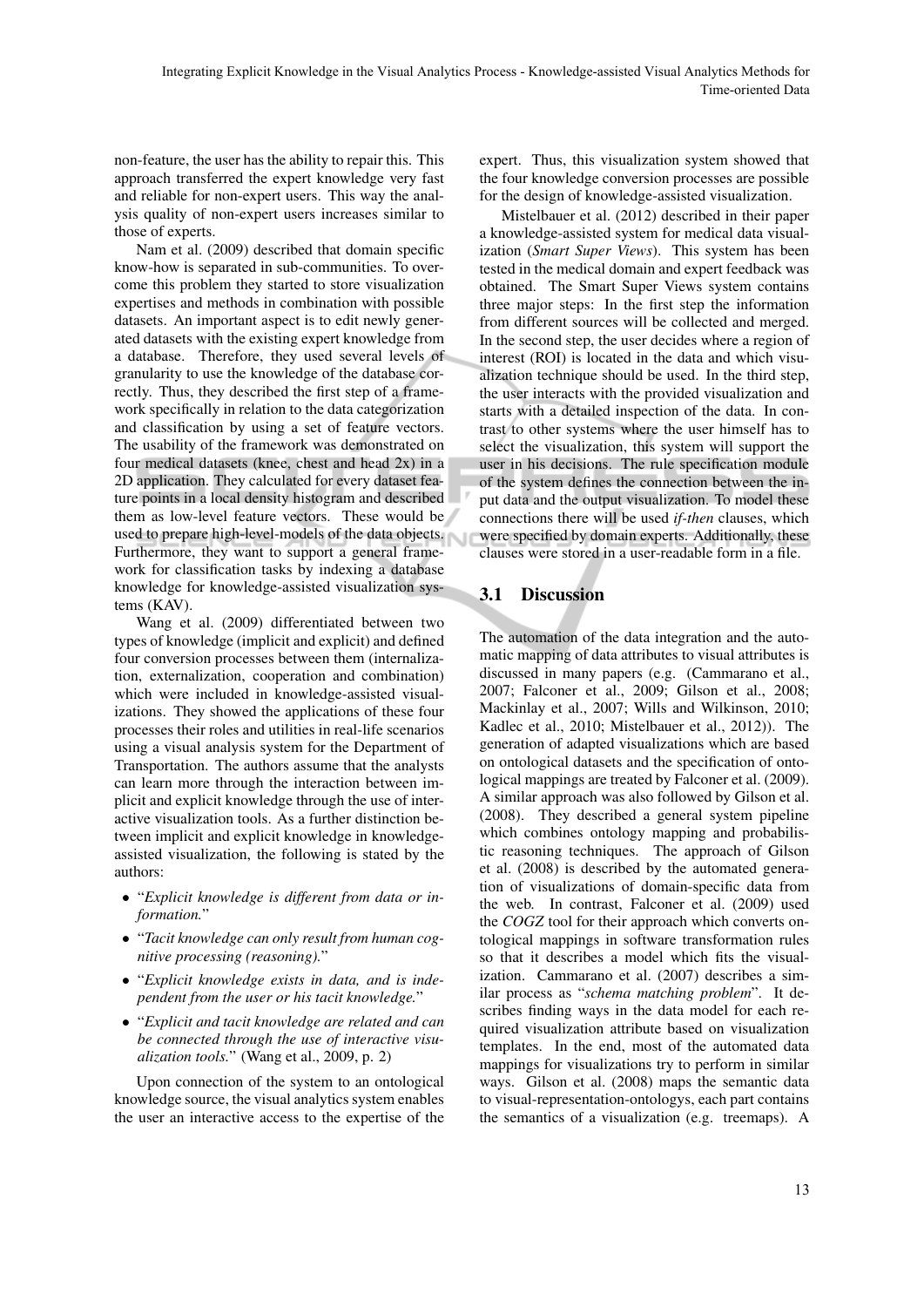

Figure 1: This image shows the integration of explicit knowledge for knowledge-assisted visualizations in the visual analytics process.

slightly different approach by Mackinlay et al. (2007) has a set of interactive commands, defaults, automated data integration and presentations to accomplish the automated data presentation in *Tableau*. Due to the automatic selection of markers, commands and combination of individual fields to a view, the user is able to rapidly and easily create visualizations by the use of the tool *Show Me*. Furthermore, the tool *Auto-Vis* was implemented by Wills and Wilkinson (2010) to take a first look at data which has to be visualized. For this, the system used statistical analysis for modeling the visualizations. Thus, the user should be prevented of ignoring missing data, outliers, missing codes and other anomalies. The protection (e.g. (Cammarano et al., 2007)) or the support of the users during their work (e.g. (Falconer et al., 2009; Mackinlay et al., 2007; Tominski, 2011; Kadlec et al., 2010; Mistelbauer et al., 2012)) is one of the main foci of this papers.

The *event-based model* by Tominski (2011) permits the applicability for many different visualizations which are divided into three stages. A stepwise subdivision is also used by Gilson et al. (2008) for the required mapping instances and Mistelbauer et al. (2012) used a stepwise subdivision for the three processing steps of the *Smart Super Views*. The three essential steps for a knowledge-assisted visualization tool according to Mistelbauer et al. (2012) are: first to collect and merge the data; second, to determine the region of interest (ROI) in the data by the user; third, the interaction of users with the generated visualization. The automated generation of visualizations respectively the assigning of the data to predefined visualization templates is also carried out in other papers, which were presented in this state of the art report, on similar ways. In some papers it is also described that the knowledge of experts is distributed. Therefore, it is important to develop knowledge-assisted visualization systems to make the knowledge of experts available for the users (e.g.

(Kadlec et al., 2010; Nam et al., 2009; Wang et al., 2009)). Usually, the knowledge of experts is stored in files (e.g. (Mistelbauer et al., 2012)),using RDF (e.g. (Cammarano et al., 2007)) or in a knowledge database (e.g. (Nam et al., 2009)).

Based on these findings, it can be seen that most of the papers treat the storing or the availability of explicit knowledge. Additionally, most of the currently implemented knowledge assisted visualization systems are concentrated on the integration of specific domain knowledge which could only be used for precise analysis task. Even automated generations of visualizations are described for example by Mackinlay et al. (2007), but knowledge-assisted visualizations methods in combination with visual analytics are not clearly addressed in those papers. Thus it is clear that a lot of space for future research is available in the field of knowledge-assisted visualizations in combination with visual analytics, especially in the generalization of knowledge-assisted visualization methods.

## 4 METHODOLOGY

In this section, the plan how to apply and study *knowledge-assisted visualizations* in combination with visual analytics methods will be presented. *Explicit knowledge* of domain experts will be used to support users during the analysis of time-oriented data.

By the use of knowledge-assisted visualizations, a<sup>2</sup> the available datasets will be turned into interactive



*design and validation* by Munzner (2009). Figure 2: The 4 levels of the *nested model for visualization*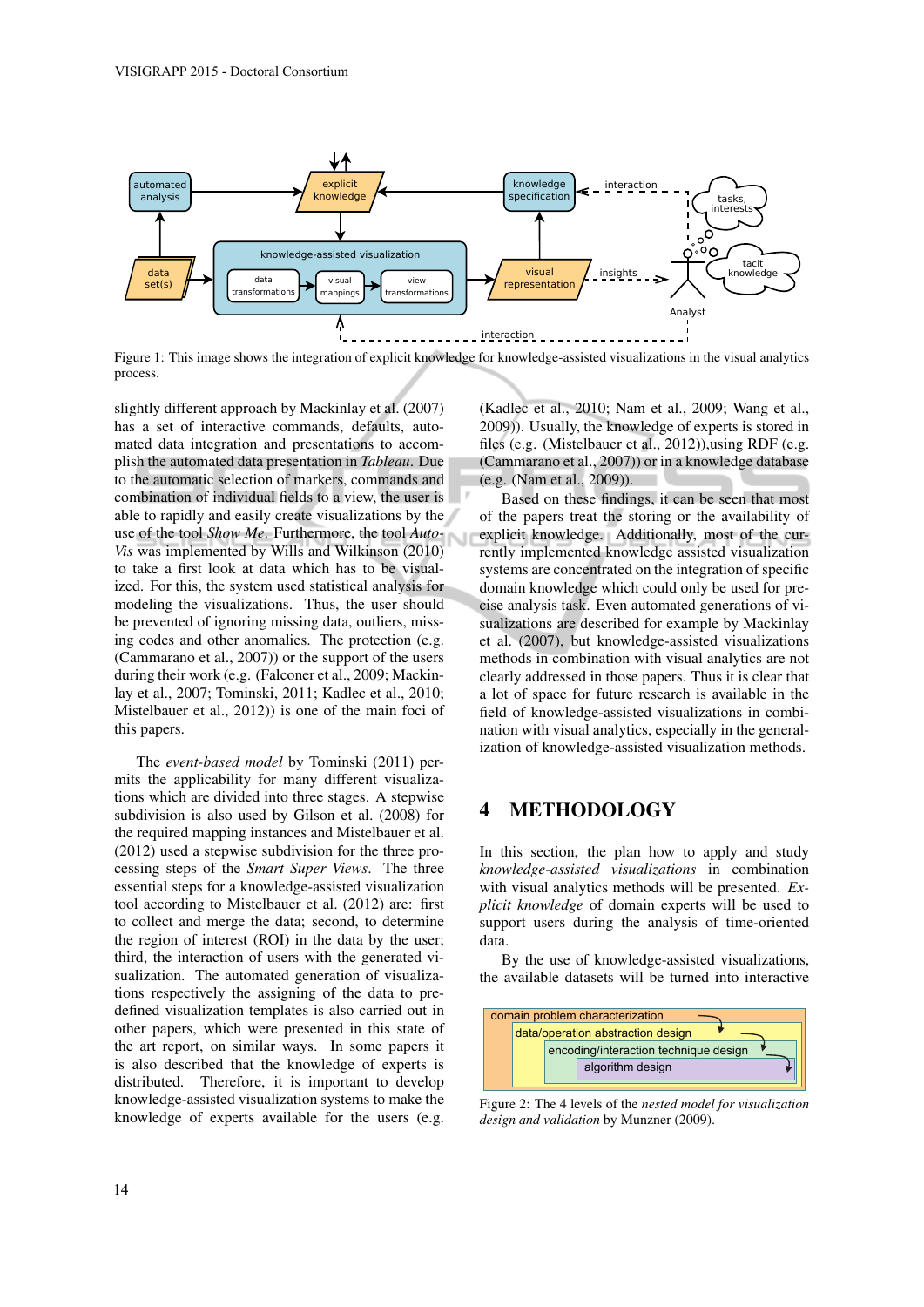and visual representations (see Figure 1). Thus, explicit knowledge will be used to achieve effective representations in terms of the analysis' tasks. The visualization process can be described using the reference model of Card and Card (1999) or the data state model of Chi and Riedl (1998). Both descriptions relate to the *internalization* of the model of Wang et al. (2009).

Throughout this project, I will follow the wellknown *nested model for visualization design and validation* as proposed by Munzner (2009) (see Figure 2). This unified approach splits visualization design into 4 levels in combination with corresponding evaluation methods to evaluate the results at each level. Starting from the top, the levels of the nested model for visualization design and validation are:

- Domain Problem and Data Characterization: On this level, the goal is to understand the problem domain, the users' tasks and their goals.
- Operation and Data Type Abstraction: Within the abstraction level, domain specific vocabulary (problems and data) will be mapped to a more generic description which fits to the vocabulary of computer scientists (visualization community).
- Visual Encoding and Interaction Design: In the third level, the visual encoding of the data and the interaction methods for the data exploration will be designed.
- Algorithm Design: Designing of the implementation of the visual encoding and interaction methods.

Since these are nested levels, the output of the upstream level which is situated above, is the input of the downstream level which is situated below. Considering it is current practice, visual analytics was defined by Keim et al. as the "*[combination] of automated analysis techniques with interactive visualizations for an effective understanding, reasoning and decision making in the basis of very large and complex datasets*" (Keim et al., 2010, p. 7). In general the nested model for visualization design and validation does not include automated analysis explicitly, but it can be conceptualized on the abstraction level where the data transformation takes place. This thesis will focus on knowledge-assisted visualizations for visual analytics to develop novel visual encoding and interaction methods for time-oriented data.

For the research I will follow a problem-driven approach to study knowledge-assisted visualization systems for time-oriented data in the context of real world problems. At first my research will focus on the IT-security domain. More specifically, I will analyze the needs of malware analysts in relation to their work on behavior-based malware pattern analysis Dornhackl et al. (2014). Therefore, I will design knowledge-assisted visual analytics methods and implement a software prototype as proof of concept to test the designed methods. After this, the system will be tested in the context of a second domain to be specified.

To ensure a knowledgeable research I will start with a problem characterization and abstraction based on the design study methodology of Sedlmair et al. (2012), which brings me into the first level (domain problem and data characterization) of the nested model. From there, I will work inwards along Munzner's nested model for visualization design and validation. To perform the problem characterization and abstraction, I will follow a threefold qualitative research approach which consists of a systematic literature research, a focus group (Lazar et al., 2010, p. 192) and semi-structured interviews (Lazar et al., 2010, p. 184) with domain experts. Based on the results of the threefold approach, I will use the *design triangle* as proposed by Miksch and Aigner (2014) to analyze the data, the users and the tasks which fits to the second level of Munzner's model (operation and data type abstraction).

In the following steps, I will start with the visualization and interaction design followed by the algorithm design and implementation based on a user centered design process (Sharp et al., 2007). Therefore I will produce sketches, followed by screen prototypes and functional prototypes (Kulyk et al., 2007, p. 50). This way I will fulfill the third (visual encoding and interaction design) and the fourth (algorithm design) level of Munzner's nested model. During these steps, focus group members will be included in the design and implementation process to get feedback about the design and the functionality of the knowledge-assisted visual analytics system. Thus it will be possible to improve the design and the handling of the designed knowledge-assisted visualization methods.

Additionally, user studies will be performed with predefined datasets to evaluate the usability (Cooper et al., 2007, p. 70) of the new knowledge-assisted visualization methods based on the implemented visual analytics system.

After the performed user studies, which will be based on the first real world problem (behavior-based malware pattern analysis) of the knowledge-assisted visualization methods are completed, I will start to test their applicability on a second real world problem. Therefore, I will adapt/extend the knowledgeassisted visualization methods, if it is necessary, and I will repeat the previously described research process in the required extent.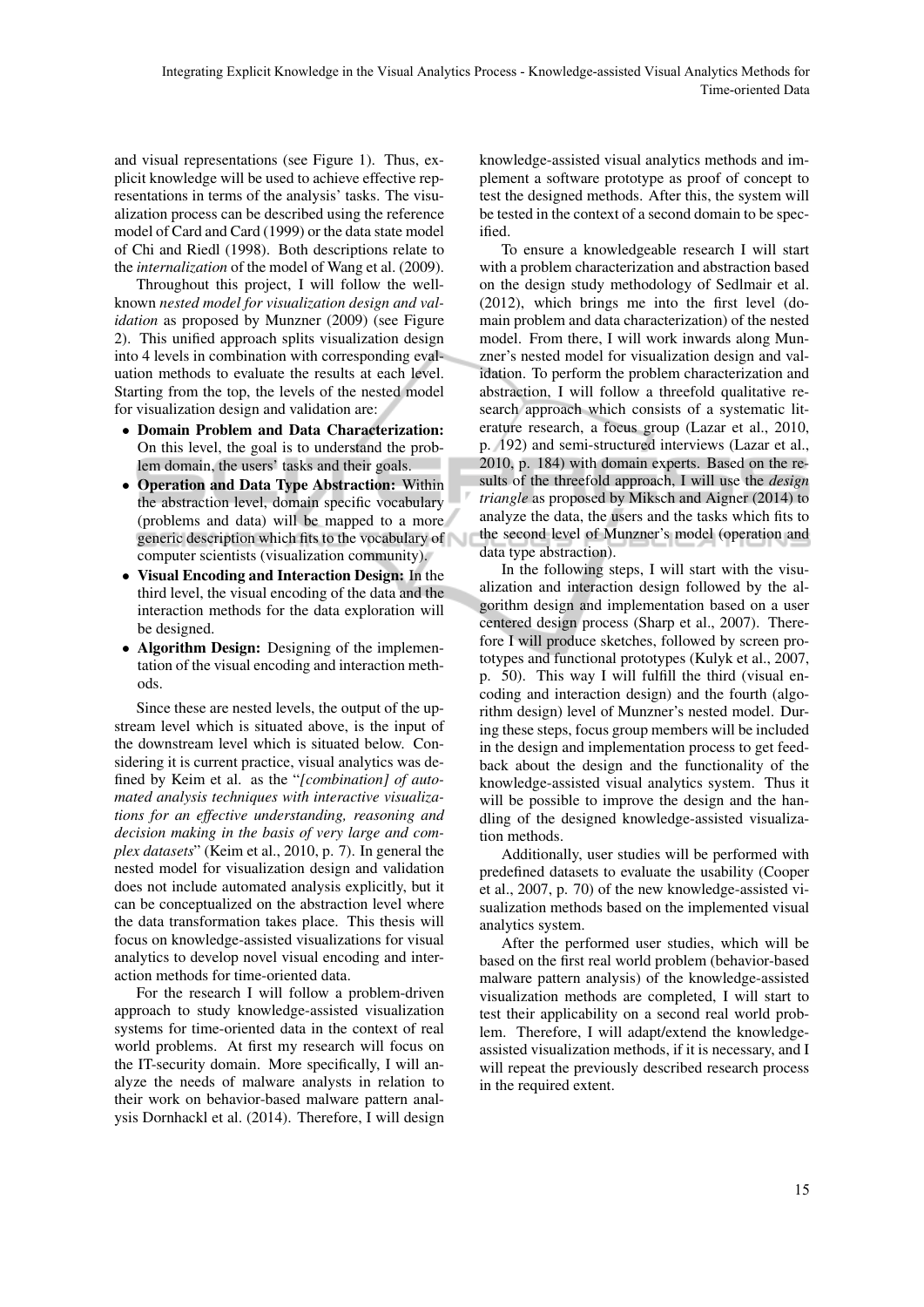## 5 EXPECTED OUTCOME

The goal of this thesis is to show how the visual analytics process can benefit from the use of knowledgeassisted visual analytics methods. To achieve this, implicit knowledge of the domain-specific analysis experts will be stored as explicit knowledge (e.g. in a database). This explicit knowledge will be used to support users during their workflow in a contextspecific manner (e.g. behavior-based malware pattern analysis) to achieve their goals. Thus, that knowledge-assisted visualization methods will support the generation of more effective visual analytics environments to gain more insights and achieve better quality results compared to current methods.

In addition to the raw data, knowledge-assisted visual analytics methods will help to better select, tailor, and adjust appropriate methods for visual representation, interaction, automated analysis and prevent data interpretation errors. By externalizing the domainspecific expert knowledge and using it, analysts can avoid cognitive overload and use visualization and automated analysis methods more effectively. This way, analysts can avoid reinventing the wheel, when they repeat analysis on a different dataset, a year later, or using a different technique. Thus, they can concentrate on the important steps of interpretations and analysis, communicate with co-analysts, and document results for insight provenance.

Furthermore, the tested knowledge-assisted visualization methods will be generalized and applied to different domains. Based on this, generalizations and the results of the interviews and user studies (see Section 4), I will propose general design guidelines for future knowledge-assisted visual analytics environments to support the community. Additionally, it will be demonstrated how similar knowledge-assisted visualization methods can be used for different domains.

# 6 STAGE OF THE RESEARCH

I started with my doctoral studies on March 01, 2014. Currently I have developed a problem characterization and abstraction for the field of malware pattern analysis which I presented at *ACM VizSec14* (Wagner et al., 2014). This paper deals with a user-study based on a threefold research approach which includes a literature research, focus group meetings and semistructured interviews. In relation to the combined findings of the user-study, there was developed a datausers-tasks analysis, based on the design triangle by Miksch and Aigner (2014), to analyze and abstract

the results for other domains.

According to the findings of the user-study and the data-users-tasks abstraction, I developed different mockups and work scenarios for the prototype which will be supported by knowledge-assisted visual analytics methods. Additionally, I started with the initial work for the implementation of a screen prototype of the visual analytics system and the background data handling process.

In addition to the performed research steps, we presented the KAVA-Time project at the European Researchers' Night 2014 in Vienna to the general public.

### 6.1 Next Steps

In the following steps, I will finish the design and implementation of the prototype system to test the new designed knowledge-assisted visual analytics methods. For the design and implementation of the prototype, I will follow the paradigm of user centered design process (Sharp et al., 2007) in cooperation with a focus group (Lazar et al., 2010, p. 192). After these, I will perform a user-study (Lazar et al., 2010) with predefined datasets to test the new knowledgeassisted visual analytics methods. Additionally, I will test the applicability on a second domain, whereby I will adapt/extend the knowledge-assisted visual analytics methods, if it is necessary. For all this steps, I will follow the nested model for visualization design and validation by Munzner (2009).

## ACKNOWLEDGEMENT

This work was supported by the Austrian Science Fund (FWF) via the KAVA-Time project no. P25489. Many thanks to my mentor Wolfgang Aigner and my colleague Alexander Rind for their feedback to my manuscript.

### **REFERENCES**

- Aigner, W., Miksch, S., Schumann, H., and Tominski, C. (2011). *Visualization of Time-Oriented Data*. Springer, London.
- Andrienko, N. and Andrienko, G. (2005). *Exploratory Analysis of Spatial and Temporal Data: A Systematic Approach*. Springer, Berlin, New York.
- Becker, R. A. and Cleveland, W. S. (1987). Brushing scatterplots. *Technometrics*, 29(2):127–142.
- Bertin, J. (1983). *Semiology of Graphics*. University of Wisconsin Press.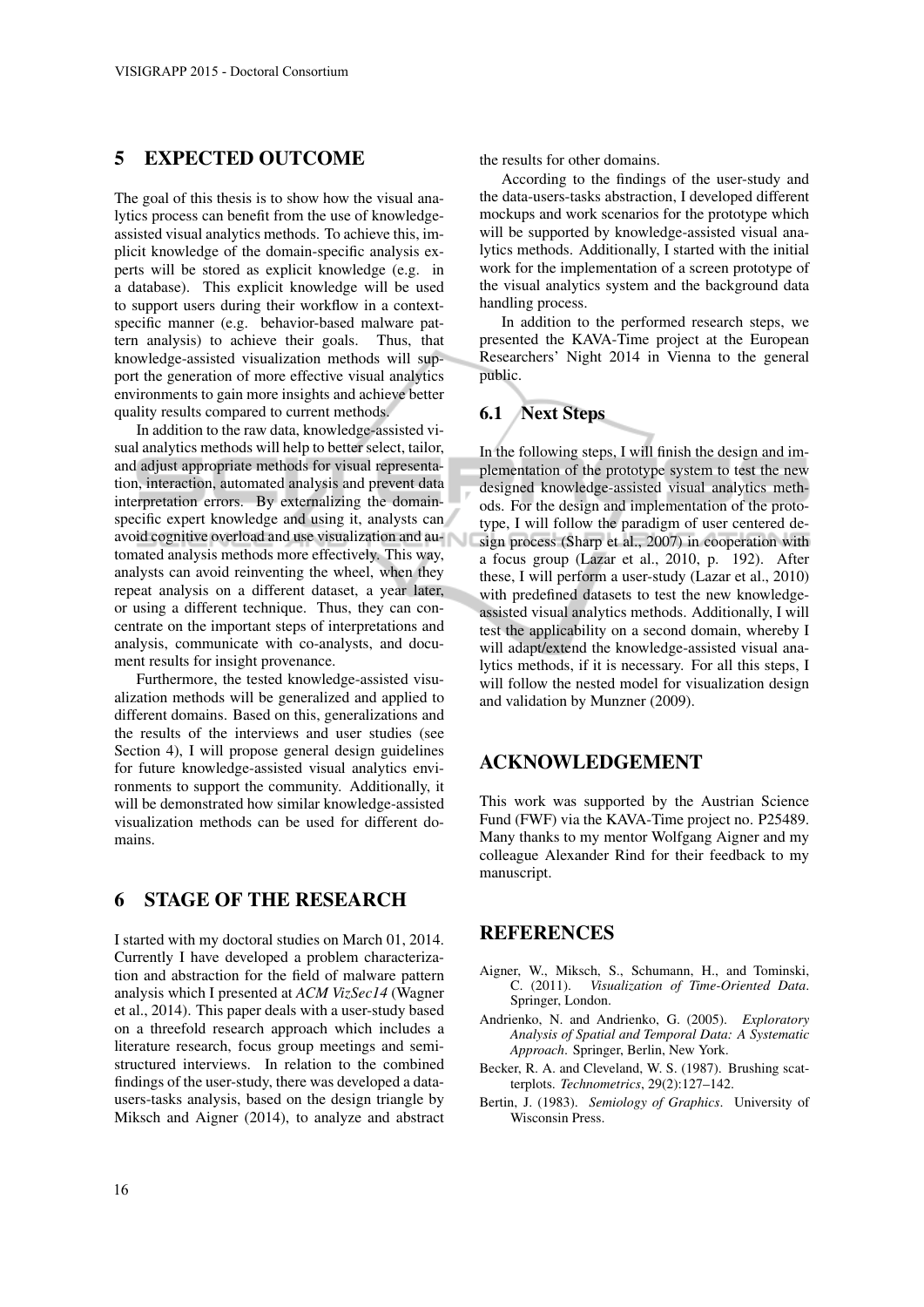- Cammarano, M., Dong, X., Chan, B., Klingner, J., Talbot, J., Halevy, A., and Hanrahan, P. (2007). Visualization of heterogeneous data. *TVCG*, 13(6):1200–1207.
- Card, S. and Card, M. (1999). *Readings in Information Visualisation. Using Vision to Think.: Using Vision to Think*. Morgan Kaufman Publ Inc, San Francisco, Calif.
- Chen, C. (2005). Top 10 unsolved information visualization problems. *CG&A*, 25(4):12–16.
- Chen, M., Ebert, D., Hagen, H., Laramee, R., Van Liere, R., Ma, K.-L., Ribarsky, W., Scheuermann, G., and Silver, D. (2009). Data, information, and knowledge in visualization. *CG&A*, 29(1):12–19.
- Chen, M. and Hagen, H. (2010). Guest editors' introduction: Knowledge-assisted visualization. *CG&A*, 30(1):15–16.
- Chi, E. H.-H. and Riedl, J. (1998). An operator interaction framework for visualization systems. In *IEEE Symposium on Information Visualization, 1998. Proceedings*, pages 63–70.
- Combi, C., Keravnou-Papailiou, E., and Shahar, Y. (2010). *Temporal Information Systems in Medicine*. Springer, New York.
- Cooper, A., Reimann, R., and Cronin, D. (2007). *About Face 3: The Essentials of Interaction Design*. Wiley, Indianapolis, IN, 3rd edition.
- Dornhackl, H., Kadletz, K., Luh, R., and Tavolato, P. (2014). Malicious behavior patterns. In *IEEE 8th International Symposium on Service Oriented System Engineering*, pages 384–389.
- Falconer, S., Bull, R., Grammel, L., and Storey, M. (2009). Creating visualizations through ontology mapping. In *CISIS*, pages 688–693.
- Fischer, F., Mansmann, F., and Keim, D. A. (2012). Realtime visual analytics for event data streams. In *Proceedings of the 27th Annual ACM Symposium on Applied Computing*, SAC '12, pages 801–806. ACM.
- Gilson, O., Silva, N., Grant, P., and Chen, M. (2008). From web data to visualization via ontology mapping. *Computer Graphics Forum*, 27(3):959–966.
- Jouault, F. and Kurtev, I. (2006). Transforming models with ATL. In Bruel, J.-M., editor, *Satellite Events at the MoDELS 2005 Conference*, number 3844 in Lecture Notes in Computer Science, pages 128–138. Springer Berlin Heidelberg.
- Kadlec, B., Tufo, H., and Dorn, G. (2010). Knowledgeassisted visualization and segmentation of geologic features. *CG&A*, 30(1):30–39.
- Keim, D., Kohlhammer, J., Ellis, G., and Mansmann, F., editors (2010). *Mastering the information age: solving problems with visual analytics*. Eurographics Association, Goslar.
- Kielman, J., Thomas, J., and May, R. (2009). Foundations and frontiers in visual analytics. *Information Visualization*, 8(4):239–246.
- Kulyk, O., Kosara, R., Urquiza, J., and Wassink, I. (2007). Human-centered aspects. In Kerren, A., Ebert, A., and Meyer, J., editors, *Human-Centered Visualization Environments*, number 4417 in Lecture Notes in Computer Science, pages 13–75. Springer, Berlin.
- Lammarsch, T., Aigner, W., Bertone, A., Gartner, J., Mayr, E., Miksch, S., and Smuc, M. (2009). Hierarchical temporal patterns and interactive aggregated views for pixel-based visualizations. In *Information Visualisation, 2009 13th International Conference*, pages 44– 50.
- Lazar, J., Feng, J. H., and Hochheiser, H. (2010). *Research Methods in Human-Computer Interaction*. Wiley, Chichester, West Sussex, U.K, 1 edition.
- Mackinlay, J. (1986). Automating the design of graphical presentations of relational information. *ACM Trans. Graph.*, 5(2):110–141.
- Mackinlay, J., Hanrahan, P., and Stolte, C. (2007). Show me: Automatic presentation for visual analysis. *TVCG*, 13(6):1137–1144.
- Miksch, S. and Aigner, W. (2014). A matter of time: Applying a data-users-tasks design triangle to visual analytics of time-oriented data. *Computers & Graphics, Special Section on Visual Analytics*, 38:286–290.
- Mistelbauer, G., Bouzari, H., Schernthaner, R., Baclija, I., Kochl, A., Bruckner, S., Sramek, M., and Groller, M. (2012). Smart super views: A knowledge-assisted interface for medical visualization. In *VAST*, pages 163– 172.
- Munzner, T. (2009). A nested model for visualization design and validation. *TVCG*, 15(6):921–928.
- Nam, J. E., Maurer, M., and Mueller, K. (2009). high-dimensional feature clustering approach to support knowledge-assisted visualization. *Computers & Graphics*, 33(5):607–615.
- Perlin, K. and Fox, D. (1993). Pad: An alternative approach to the computer interface. In *Proceedings of the 20th Annual Conference on Computer Graphics and Interactive Techniques*, SIGGRAPH '93, pages 57–64, New York. ACM.
- Pike, W. A., Stasko, J., Chang, R., and O'Connell, T. A. (2009). The science of interaction. *Information Visualization*, 8(4):263–274.
- Rind, A., Aigner, W., Miksch, S., Wiltner, S., Pohl, M., Turic, T., and Drexler, F. (2011). Visual exploration of time-oriented patient data for chronic diseases: Design study and evaluation. In Holzinger, A. and Simonic, K.-M., editors, *Information Quality in e-Health*, number 7058 in LNCS, pages 301–320. Springer, Berlin.
- Saxe, J., Mentis, D., and Greamo, C. (2012). Visualization of shared system call sequence relationships in large malware corpora. In *International Workshop on Visualization for Cyber Security*, VizSec '12, pages 33–40. ACM.
- Sedlmair, M., Meyer, M., and Munzner, T. (2012). Design study methodology: Reflections from the trenches and the stacks. *TVCG*, 18(12):2431–2440.
- Sharp, H., Rogers, Y., and Preece, J. (2007). *Interaction Design: Beyond Human-Computer Interaction*. John Wiley & Sons, Chichester ; Hoboken, NJ, 2. edition.
- Shneiderman, B. (1996). The eyes have it: a task by data type taxonomy for information visualizations. In *IEEE Symposium on Visual Languages. Proceedings*, pages 336–343.